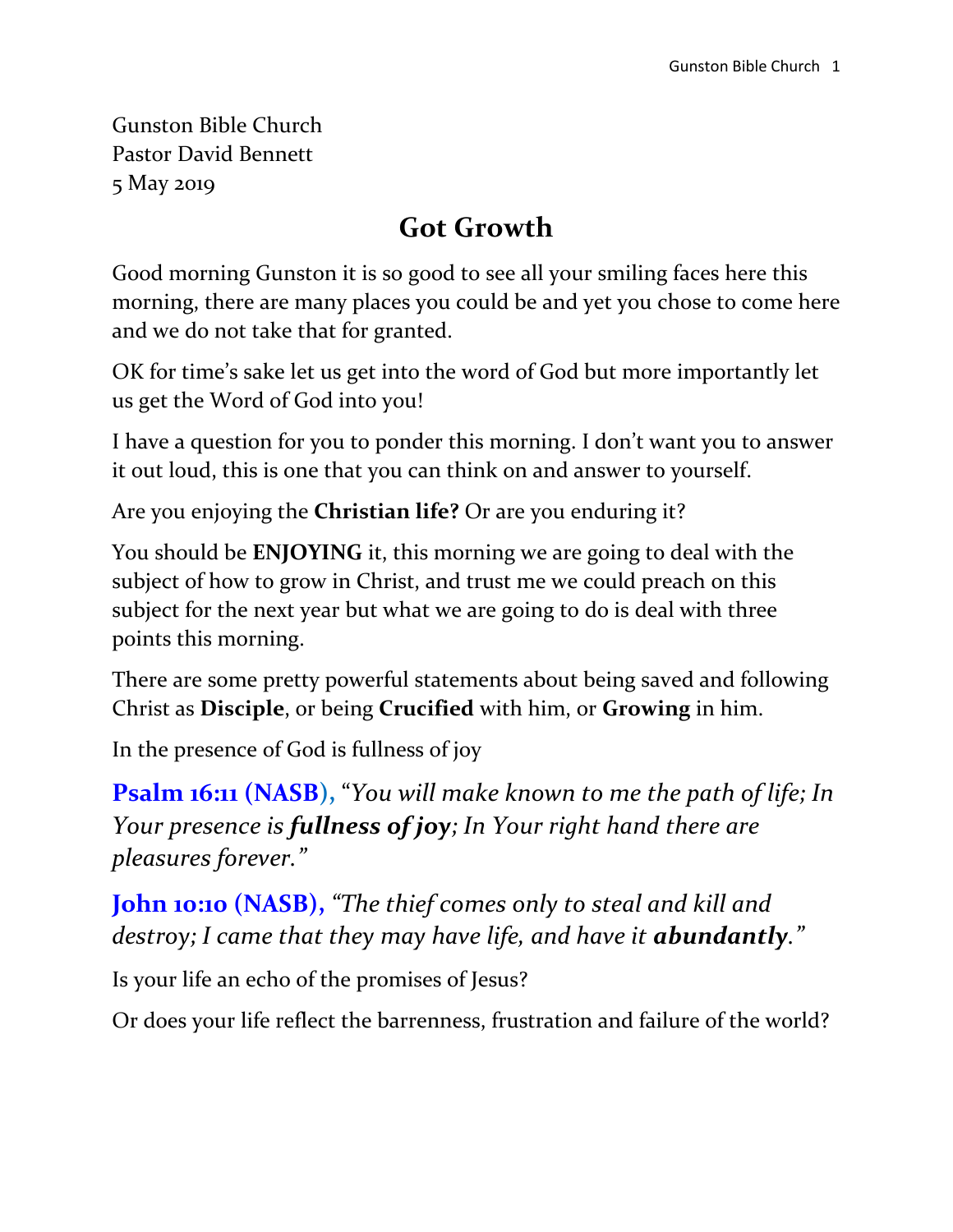Whatever side of the spectrum you find yourself on this morning hopefully today's message will spark the desire in you to grow in Christ, to be **crucified** with him.

What we as Christians don't realize is that you can't have **RESURRECTION POWER** until you have been **CRUCIFIED** with Him!

It is a process, however, most people don't want to put in the work or commitment in order to receive the blessings, sad to say in today's society have a microwave mentality, I want it but want it right now, it is like saying Lord give me patience and I wasn't it now, now **NOW**!

OK, In order for us to begin in our Growth, Crucifixion, Resurrection, with Christ the first thing we need to recognize is that……

## **1. You must recognize what you WERE**

We don't need to candy coat the issue, call it what it is, SIN!

Dr. J. Wilbur Chapman told of a distinguished minister, Dr. Howard, from Australia who preached very strongly on the subject of sin. After the service, one of the church officers came to counsel with him in the study. "

Dr. Howard," he said, "we don't want you to talk as openly as you do about man's guilt and corruption, because if our boys and girls hear you discussing that subject they will more easily become sinners. Call it a mistake if you will, but do not speak so plainly about sin. "The minister took down a small bottle and showing it to the visitor said, "You see that label? It says strychnine and underneath in bold, red letters the word 'Poison!'

Do you know, man, what you are asking me to do? You are suggesting that I change the label. Suppose I do, and paste over it the words, 'Essence of Peppermint'; don't you see what might happen? Someone would use it, not knowing the danger involved, and would certainly die.

So it is, too, with the matter of sin. The milder you make your label, the more dangerous you make your poison!"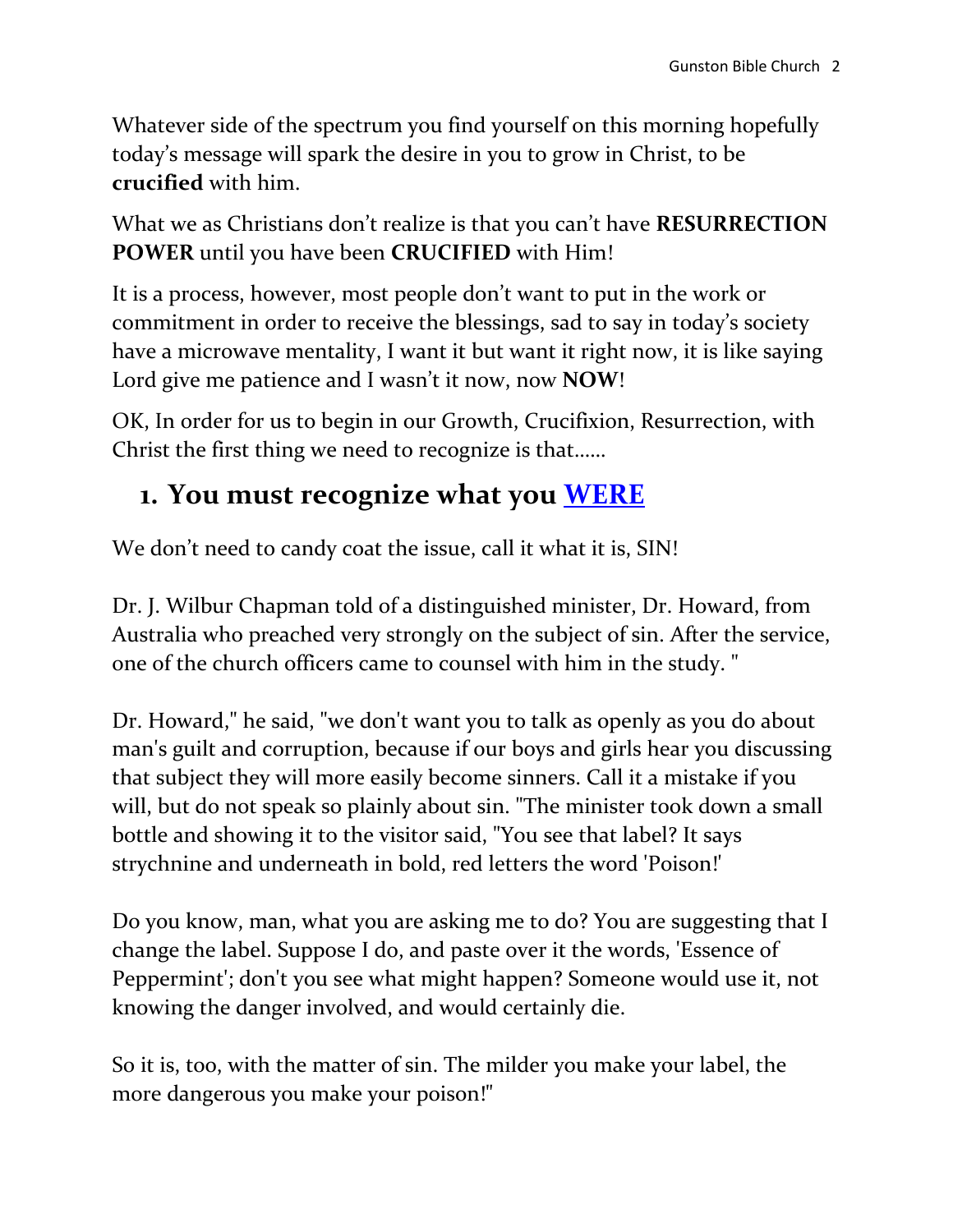It is summed up in a few words, **SINNER**, **Lost**, and **Eternally Damned**!

**Romans 6:23 (KJV)** *"For the wages of sin is death; but the gift of God is eternal life through Jesus Christ our Lord."*

**Romans 3:23 (KJV)** *"For all have sinned, and come short of the glory of God."*

**John 15:5 (NASB),** *"I am the vine, you are the branches; he who abides in me and I in him, he bears much fruit, for apart from me you can do nothing."*

Illustration by Gregory McDonald Sr. Well, one way to respond to opportunity is to learn to **recognize** it even when it is disguised as difficulty.

In a famous study by Victor and Mildred Goertzel, the home backgrounds of 300 highly successful people were investigated. All 300 of these people made it to the top of their respected fields. And they were names all of us would probably recognize like…

- Franklin Roosevelt,
- Helen Keller,
- Albert Schweitzer,
- Clara Barton,
- Albert Einstein,
- Sigmund Freud, etc.,

Well here is what the study revealed. Three-fourths of these people were troubled in childhood by either **poverty, broken homes, rejection**, or **over possessive** or **dominating parents**.

74 of the 85 writers of fiction or drama, and 16 of the 20 poet, came from homes where, as children, they saw or experienced **physical**, **emotional**, or **spiritual abuse**.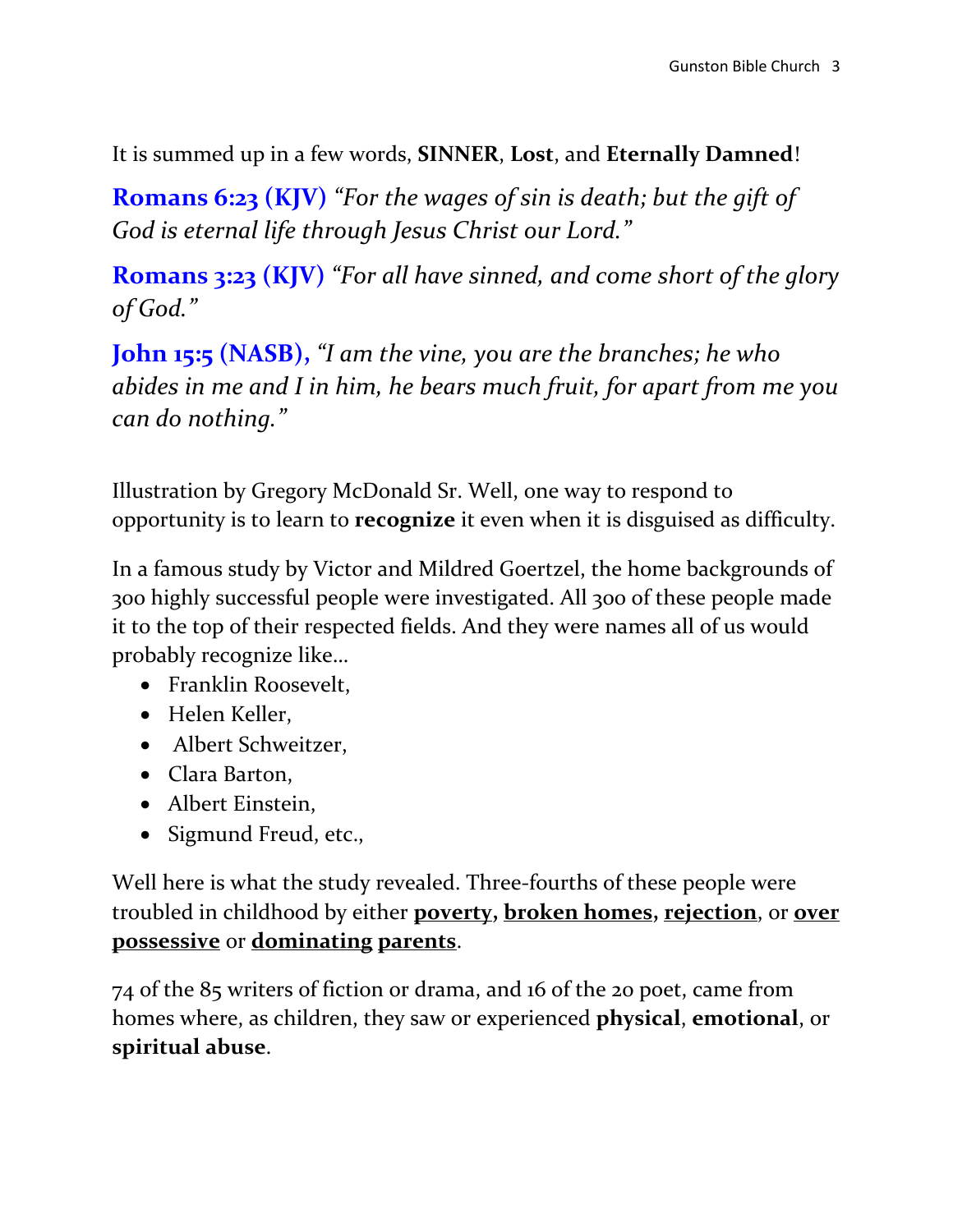More than 75 were victims of **physical handicaps** such as blindness, deafness, or crippled limbs. And yet every one of them somehow recognized the "**advantage of disadvantage**" ...and became the people God had called them to be.

It's amazing that some people automatically conclude that difficulty, adversity, obstacles and objections are signs that God is closing the door of opportunity. And most of the time that is just not true!

However closed doors are not **missed opportunities**, if you are truly letting God lead and direct your life!

What they are is **friendly stop signs** along the way God puts there to say, hey this is not the way! Let me **Spare you the drama** of going down the wrong way street you are about to regret.

How many of us could use a little less Drama in our lives?

If you are trusting God with your future and destiny, there is no physical limitations that can hold a person back achieving what God has for them!

Unless they think their limitations are bigger than Gods ability to help them in spite of what they think their limitations are!

Saints please listed, to this, if you take nothing else away from today please remember your past **does not** have to determine your future, it did help develop you into the person you are today but should not **hold you back** from becoming all God and wants you to be!

Can someone say Amen to that?

The starting point for growing in Christ was to recognize what you WERE, the next point is to….

# **2. You must recognize what you ARE**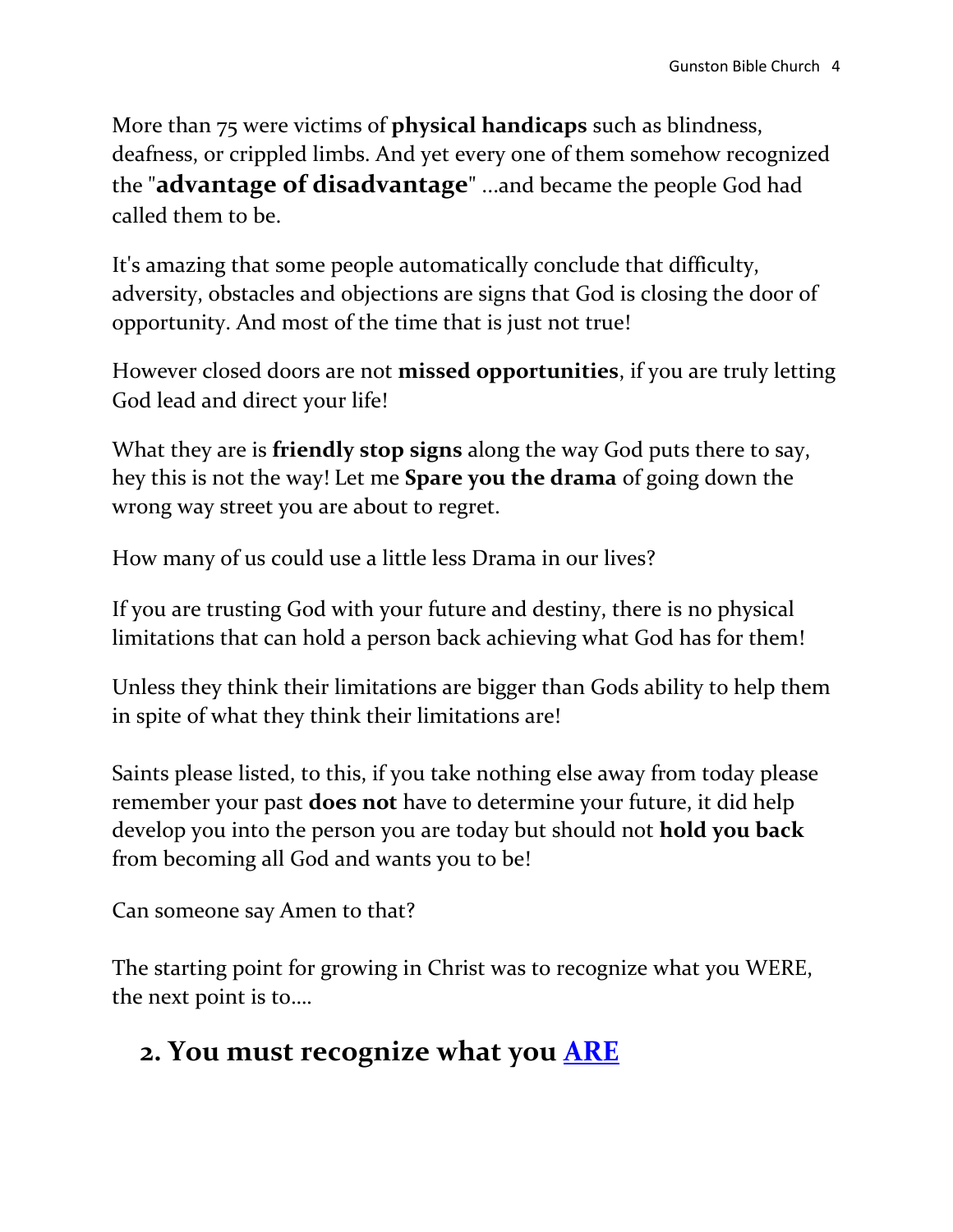**2 Corinthians 5:17 Amplified Bible,** *"Therefore if any person is [in grafted] in Christ (the Messiah) he is a new creation (a new creature altogether); the old [previous moral and spiritual condition] has passed away. (Its dead as a doornail, quit trying to give it CPR) Behold, the fresh and new has come!"*

**Ephesians 2:1-9 (NASB),** *<sup>1</sup> "And you were dead in your trespasses and sins, <sup>2</sup> in which you formerly walked according to the course of this world, according to the prince of the power of the air, of the spirit that is now working in the sons of disobedience. <sup>3</sup> Among them we too all formerly lived in the lusts of our flesh, indulging the desires of the flesh and of the mind, and were by nature children of wrath, even as the rest. <sup>4</sup> But God, being rich in mercy, because of His great love with which He loved us, <sup>5</sup> even when we were dead in our transgressions, made us alive together with Christ (by grace you have been saved), <sup>6</sup> and raised us up with Him, and seated us with Him in the heavenly places in Christ Jesus, <sup>7</sup> so that in the ages to come He might show the surpassing riches of His grace in kindness toward us in Christ Jesus. <sup>8</sup> For by grace you have been saved through faith; and that not of yourselves, it is the gift of God; <sup>9</sup> not as a result of works, so that no one may boast."*

Until a person truly relinquishes their control to the Lords will and destiny for their life, things will never change!

But once they do, things will start to change and it won't be because of anything they did, but everything God is doing for them, in them and through them!

We are no longer condemned.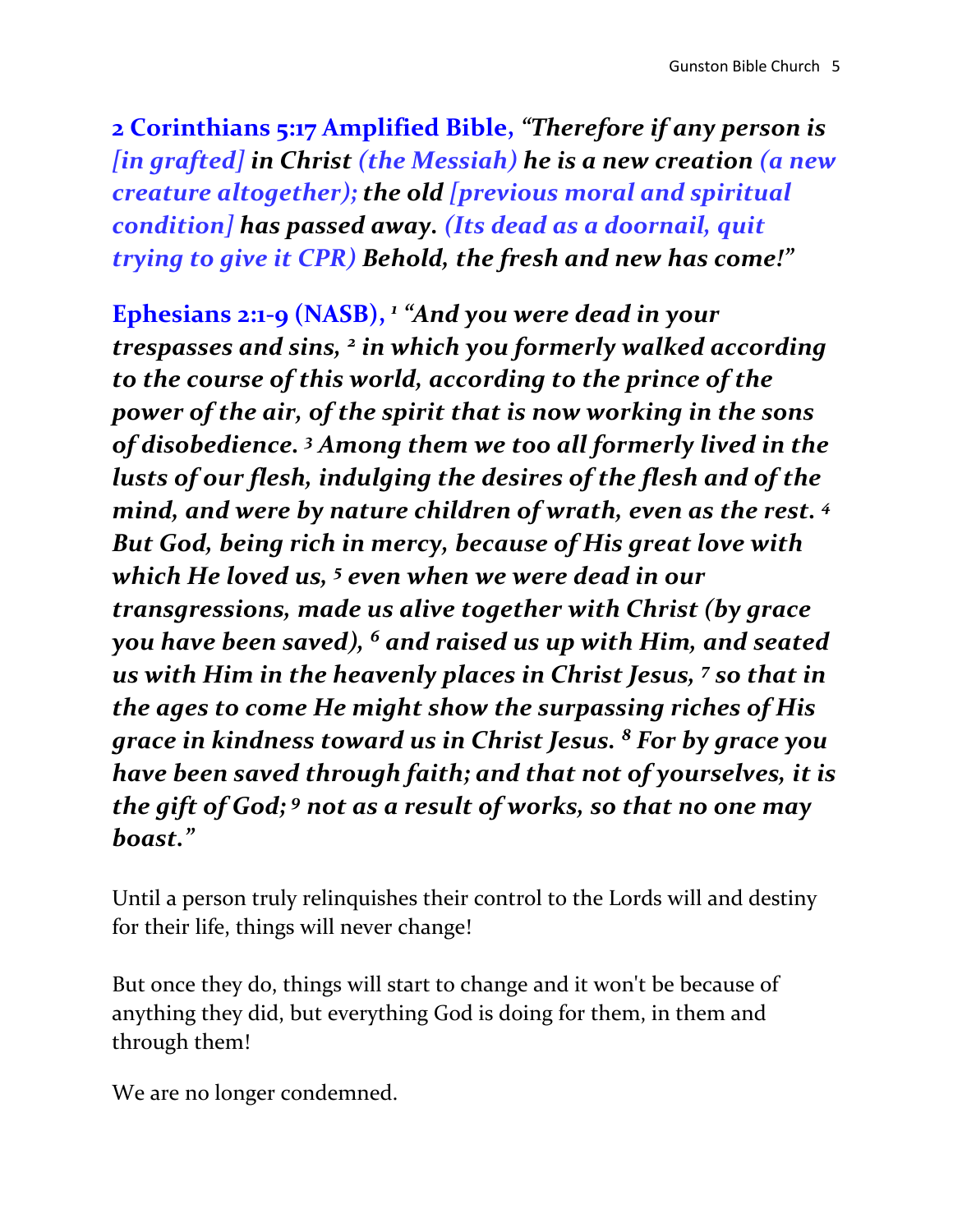**Romans 8:1-2 (KJV),**  *1 "There is therefore now no condemnation to them which are in Christ Jesus, who walk not after the flesh, but after the Spirit. <sup>2</sup> For the law of the Spirit of life in Christ Jesus hath made me free from the law of sin and death."*

*Romans 8:1-2 Amplified Bible, 1 "Therefore there is now no condemnation [no guilty verdict, no punishment] for those who are in Christ Jesus [who believe in Him as personal Lord and Savior]. <sup>2</sup> For the law of the Spirit of life [which is] in Christ Jesus [the law of our new being] has set you free from the law of sin and of death."*

Dr. Donald Gray Barnhouse has a great statement about the practical effect the truth of "no condemnation" ought to have in our life:

A soul that comes to the full realization that he ought to be in hell but that in reality the Lord Jesus took his hell, and that there is therefore, now, now, NOW, no condemnation for him because he is in Christ Jesus, is likely to be quite moved by the truth.

If the members of the human race are permitted to yell because…

- When the **University of Alabama** wins a football Game,
- When our **Candidate** won an election,
- When the **Caps** or **Nat's** wins a playoff,
- When it doesn't rain during the **Cherry Blossom Festival**

You get my point, so Saints let us put this in perspective, when we are in Christ Jesus, there is, therefore, no condemnation for us **NOW**!

Accepting **Grace** and what Jesus did for you and truly **establishing a relationship** with Him **ALLOWS** Him to do for you what you could **NEVER DO** on your own!

If the law **could not** keep us on the straight and narrow before **Grace** came onto the scene, than its certainly **NOT** going to do it now!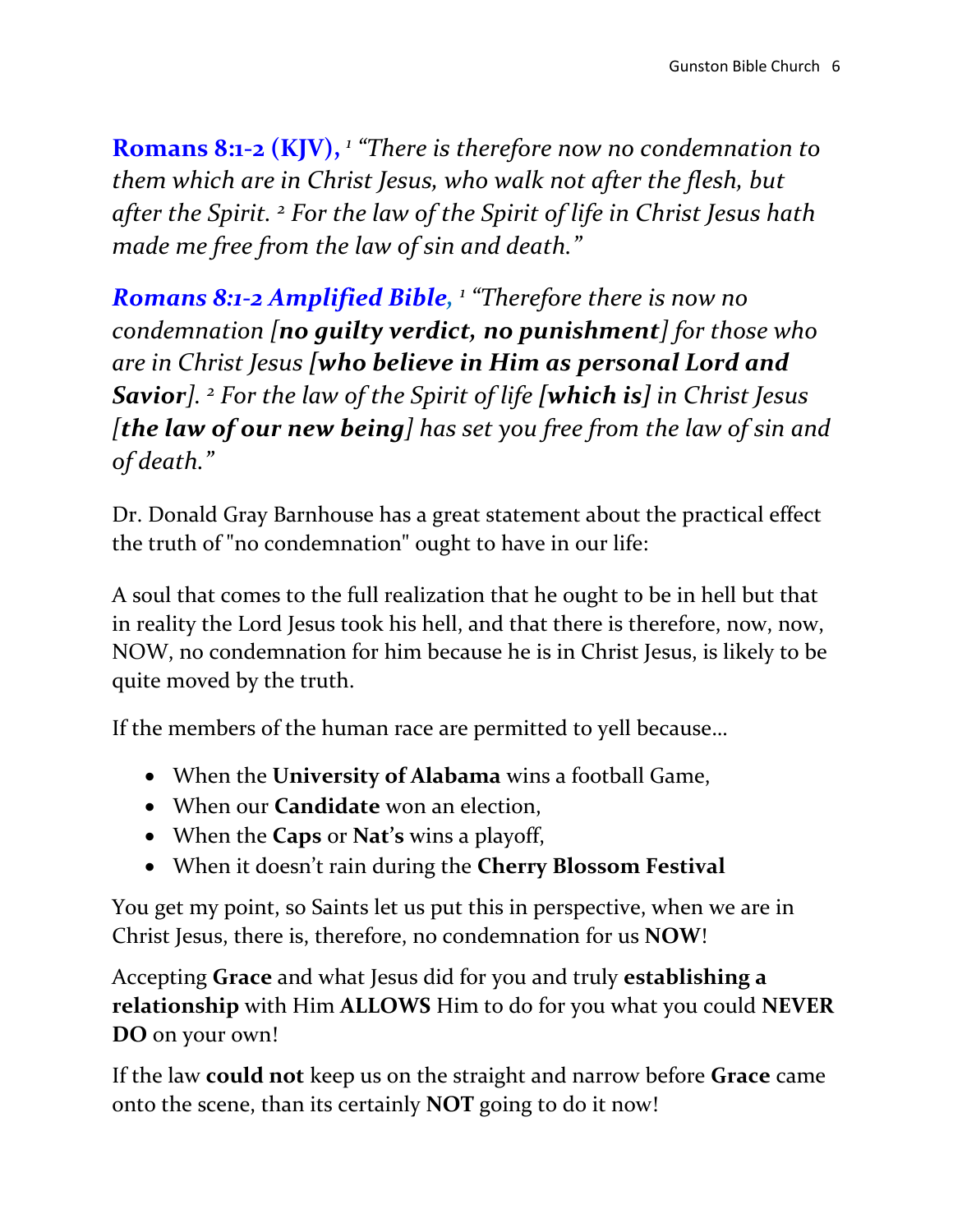There comes a time, where a person has to draw a line in the sand and say, **enough is enough**, I can't do it on my own!

It is that "I am **sick and tired** of being sick and tired" moment!

I'm not going to kid myself anymore, I'm going to lay it down once and for all and trust Jesus for every, single, solitary thing from this moment on!!!

If that's you this morning, I want you to know that you just opened the door wide open, for Jesus **Grace** to fulfill the plans God has for you in your life!

In 1981, a Minnesota radio station reported a story about a stolen car in California. Police were staging an intense search for the vehicle and the driver, even to the point of placing announcements on local radio stations to contact the thief.

On the front seat of the stolen car sat a box of crackers that, unknown to the thief, were laced with poison. The car owner had intended to use the crackers as rat bait.

Now the police and the owner of the VW Bug were more interested in apprehending the thief to save his life than to recover the car.

So often when we run from God, we feel it is to escape his punishment. But what we are actually doing is eluding his rescue.

The first point we discussed for growing in Christ was to recognize what you **WERE**,

The second point was you must recognize what you **ARE**, and the final point today is…

# **3. You must receive who you ARE**

Saints remember Jesus paid the price of our punishment, his blood cleanses us from all unrighteousness, and Christ has redeemed us with his Blood purifying us from all sin, so that we can be acceptable to God.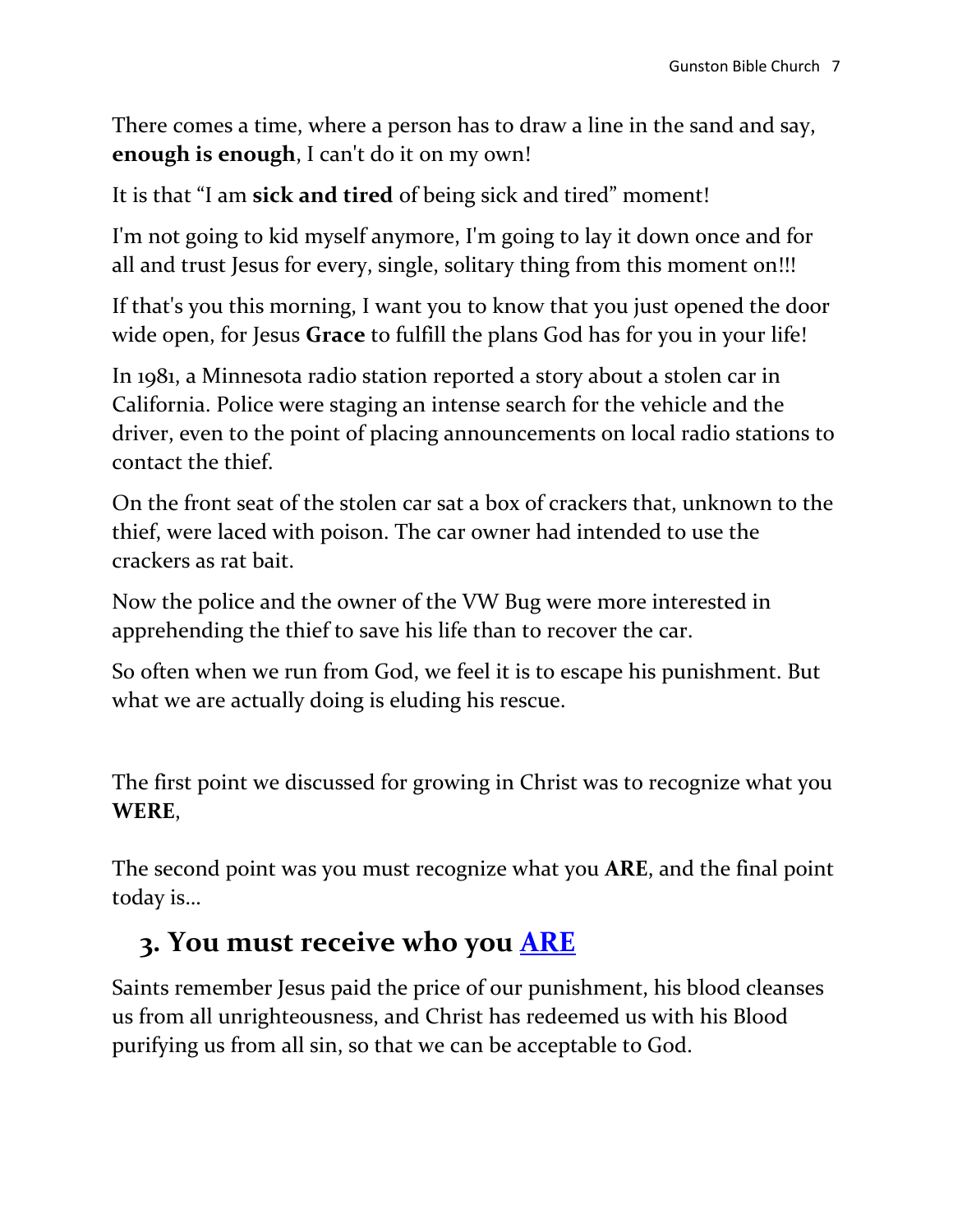**1 Peter 2:24 (NASB),** "*And He Himself bore our sins in His body on the cross, so that we might die to sin and live to righteousness; for by His wounds you were healed."*

**2 Corinthians 5:21 (NASB),** "*He made Him who knew no sin to be sin on our behalf, so that we might become the righteousness of God in Him."*

Do you think anyone is going to be able to drive a wedge between us and Christ's love for us?

There is no way!

- Not trouble,
- Not hard times,
- Not hatred,
- Not hunger,
- Not homelessness,
- Not bullying threats,
- Not backstabbing,
- Not even the worst of all sins:

If you were on trial for your sins and you were acquitted, you certainly wouldn't want to be retried each and every day would you?

Then don't, and the good news or **GREAT** news is you don't have to, as we have all been set free, thing is some of us are still acting like we are not free but still enslaved, that's a lie of the enemy!

When the past seems to creep up on us, you know what God sees? He only sees His Sons perfection because Jesus Blood covered it all!

How much is all?

## **ALL MEANS EXACTLY WHAT IT SAYS!!!**

**Proverbs 3:5-6 (NASB),**  *5 "Trust in the Lord with all your heart and do not lean on your own understanding.<sup>6</sup> In all your ways acknowledge Him, and He will make your paths straight."*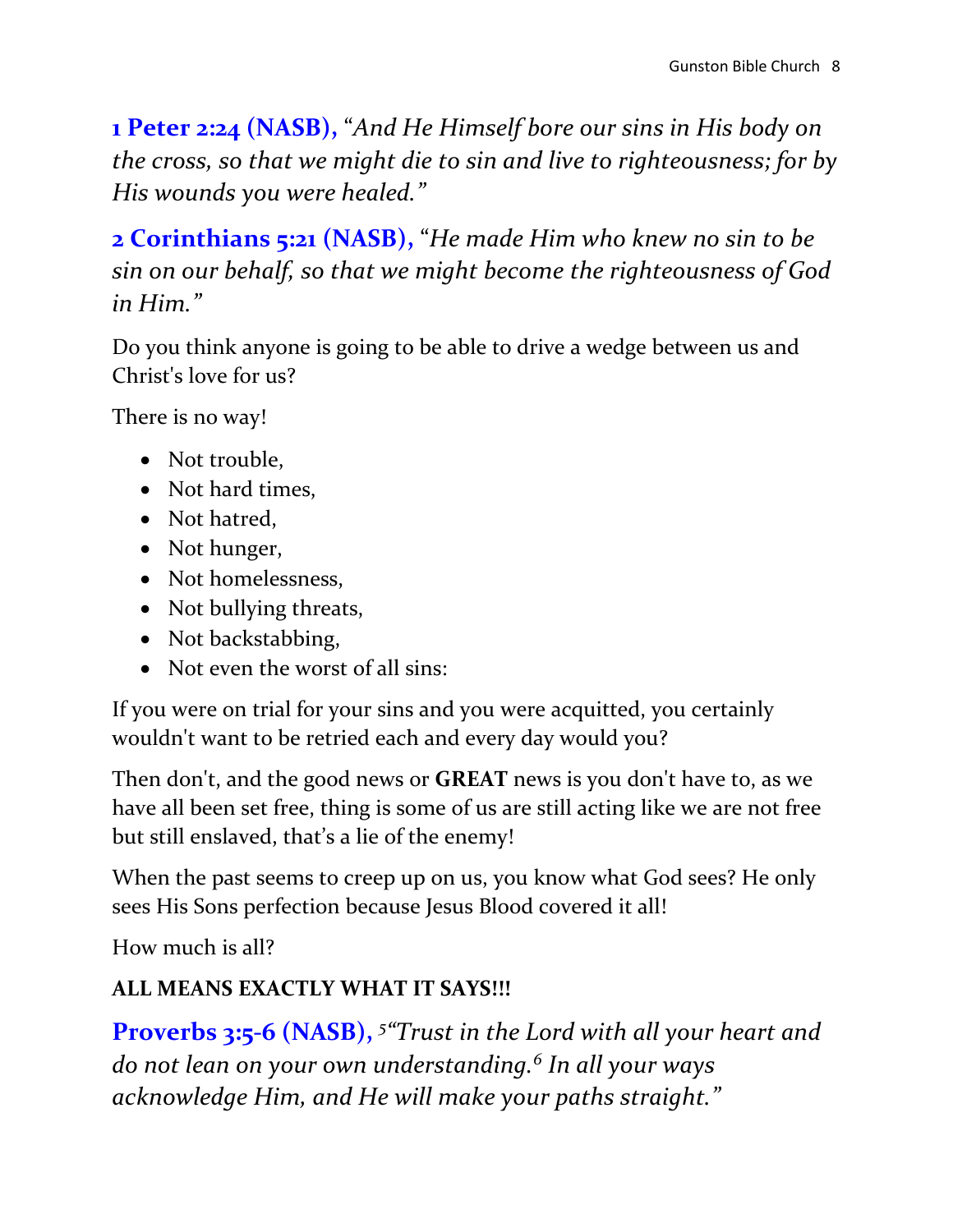Jesus cannot forgive us anymore than we have been forgiven, completely means just that. God is not interested in your past, once a person has come to salvation He has forgotten it forever!

Saints we need to **KNOW** who we are in Christ because it makes all the difference in the world, I have one more thing to share with you this morning it is Biblical Truths taken from the Book Who I am in Christ, I am going to just skim over a few of them but it will be in the weekly email for all who what a full copy.

## **I AM GOD'S…**

- Possession (Genesis 17:8/ 1Cor 6:20)
- Child (John 1:12)
- Workmanship (Ephesians 2:10)
- Friend (James 2:23)
- Co-laborer (1 Timothy 5:18)
- Witness (Acts 1:8)
- Soldier (2 Timothy 2:3)
- Ambassador (2 Corinthians 5:20)building 1 Corinthians 3:9
- Husbandry (1 Corinthian 3:9)
- Minister/Instrument (Acts 26:16 / 1 Tim 4:6)
- Chosen (Ephesians 1:4)
- $\bullet$  Beloved (Romans 1:7/ 2 Thessalonians 2:13)
- Precious Jewel (Malachi 3:17)
- Heritage  $(1$  Peter 5:3)

### **I HAVE BEEN…**

- Redeemed by the blood (Rev 5:9)
- Set free from Sin /Condemnation (Rom 8:1-2)
- Set free from Satan's Control (Col 1:13)
- Set free from Satan's kingdom (Ephesians 2)
- Chosen before foundation of world (Ephesians 1:4)
- Predestined to be like Jesus (Ephesians 1:11)
- Forgiven of all my trespasses (Col 2:13)
- Washed in the blood of the Lamb (Rev 1:5)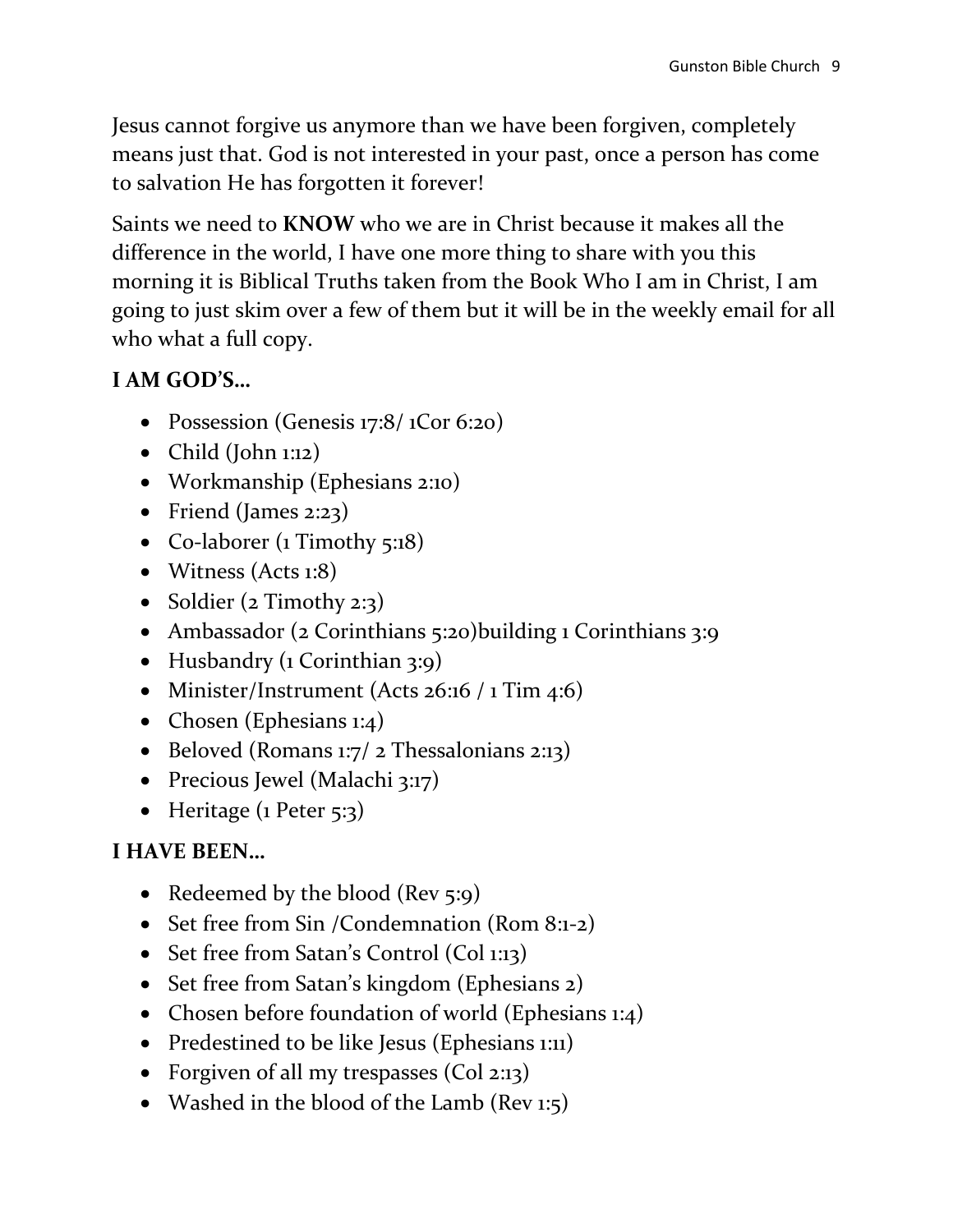- Given a sound mind  $(2$  Timothy 1:7)
- Given the Holy Spirit (2 Corinthians 1:22)
- Adopted into God's family (Romans 8:15)
- Justified freely by his Grace (Romans 3:24)
- Given all things pertaining to life  $(2$  Pet 1:3)
- Given great and precious promises  $(2$  Pet  $1:4)$
- Given ministry of reconciliation (2 Corinthians 1:22)
- Authority over the power of enemy (Lk 10:19)
- Access to God (Ephesians 3:12)
- Been given wisdom (Ephesians 1:8)

### **I AM…**

- Complete in him (Colossians 2:10)
- Free forever from sin's power (Romans 6:14)
- Sanctified (1 Corinthians 6:11)
- Meet for the Master's use (2 Timothy 2:21)
- Loved eternally (1 Peter 1:5)
- Eternally kept in the palm of his hand (John 10:29)
- Kept from falling (Jude 1:24)
- Kept by the power of God (1 Peter 1:5)
- Not condemned (Romans 8:1-2)
- One with the Lord (1 Corinthians 6:17)
- On my way to Heaven (John 14:6)
- Quickened by his mighty power (Ephesians 2:1)
- Seated in heavenly places (Ephesians 1:3)
- Light in the Darkness (Matthew 5:14)
- Candle in a dark place (Matthew 5:15)
- City set on a Hill (Matthew 5:14)
- Salt of the Earth (Matthew 5:13)
- $\bullet$  His Sheep (Ps 23 / Psalms 100:3/ John 10:14)
- A citizen of Heaven (1 Peter 2:11)
- Hidden with Christ in God (Psalms 32:7)
- Protected from the evil one (1 John 5:18)
- Kept by the power of God  $(1$  Peter 1:5)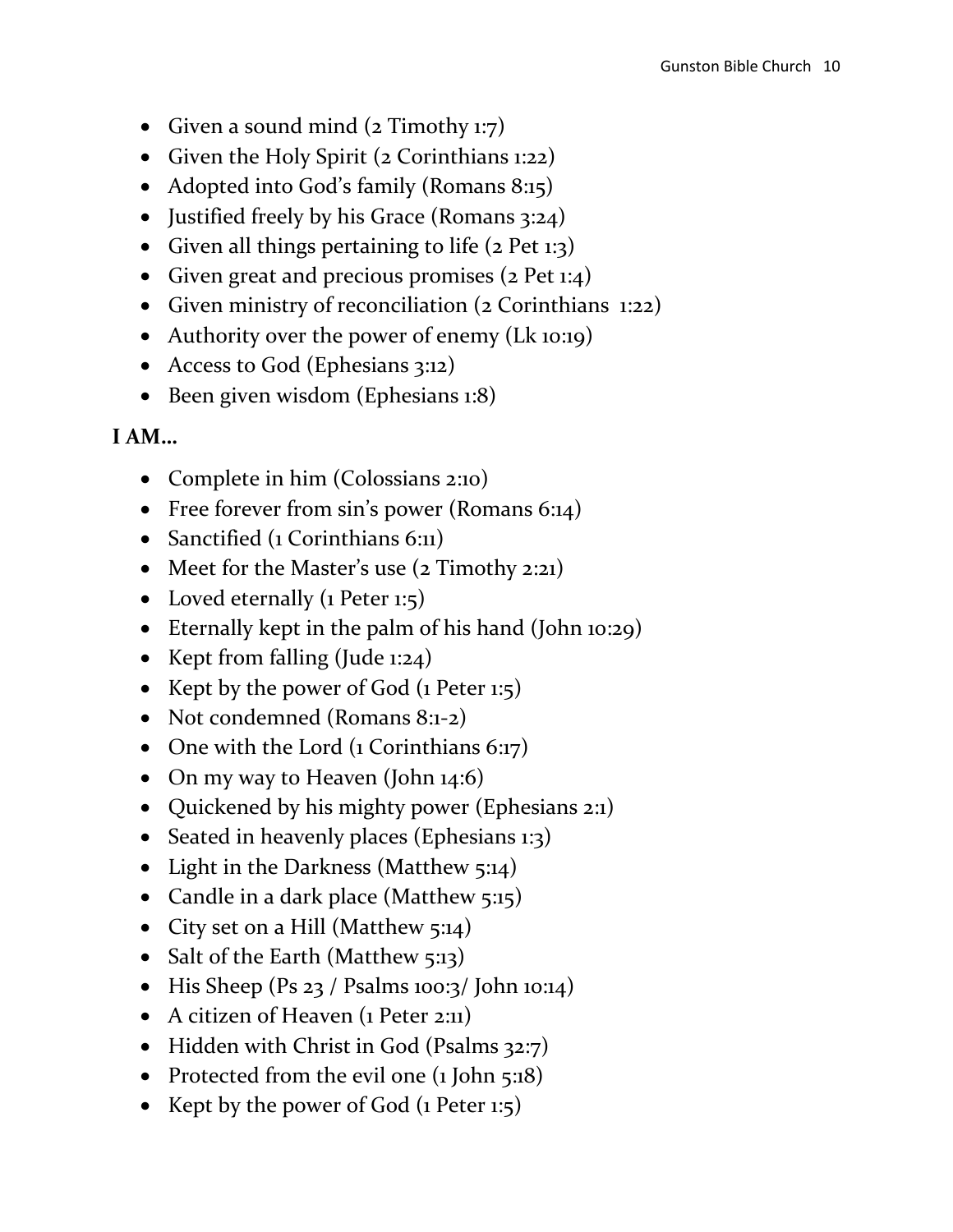- Secure in Christ (John 10:28-29)
- Set on a Rock (Psalms 40:2)
- More-than-a-Conqueror (Romans 8:37)
- Born Again (1 Peter 1:23)
- A Victor  $(1$  John 5:4)
- Healed by his strips (Is  $53:6$ )
- Covered by blood of Jesus (Rev 12:11, 1 Pet 1:19)
- sheltered under his wing (Psalms 91:4)
- Hidden in secret place of the Almighty (Ps 91:1)

#### **I HAVE…**

- Access to the Father (Romans 5:2)
- A home in heaven waiting for me (John 14:1-2)
- all things in Christ  $(2$  Corinthians  $5:17$ )
- A living hope (1 Peter 1:3)
- An anchor to my soul (Hebrews 6:19)
- A hope that is sure and steadfast (Hebrews 6:19)
- Authority to tread on serpents (Luke 10:19)
- Power to witness (Acts 1:8)
- The tongue of the learned (Isaiah  $50:4$ )
- The mind of Christ (1 Corinthians 2:16)
- Boldness (Hebrews 10:19)
- Peace with God (Romans 5:1)

#### **I CAN…**

- Do all things through Christ (Philp 4:13)
- Find mercy and grace (Hebrews 4:16)
- Come boldly to the throne of grace (Hebrews 4:16)
- Quench all the fiery darts (Ephesians 6:16)
- Tread on the serpent (Luke 10:19)
- Declare liberty to captives (Isaiah 61:1)
- Pray always and everywhere (Luke 21:36)
- Defeat (overcome) the enemy (Rev 12:11)